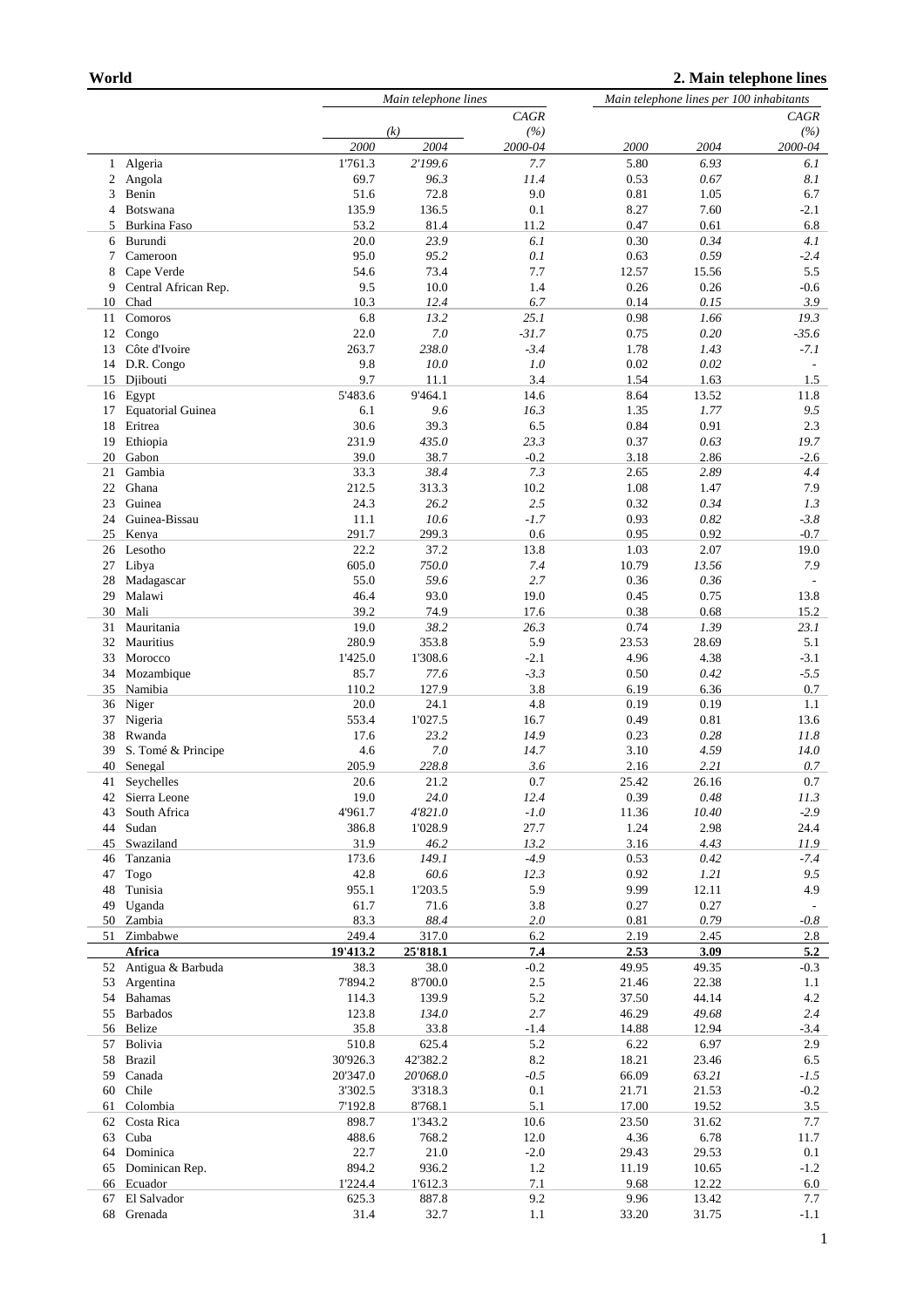## **2. Main telephone lines**

```
 World
```

|          |                             | Main telephone lines |                  |             | Main telephone lines per 100 inhabitants |              |                |  |
|----------|-----------------------------|----------------------|------------------|-------------|------------------------------------------|--------------|----------------|--|
|          |                             |                      |                  | CAGR        |                                          |              | <b>CAGR</b>    |  |
|          |                             |                      | (k)              | (%)         |                                          |              | (%)            |  |
|          |                             | 2000                 | 2004             | 2000-04     | 2000                                     | 2004         | 2000-04        |  |
| 69       | Guatemala                   | 676.6                | 1'132.1          | 13.7        | 5.94                                     | 8.94         | 10.8           |  |
| 70       | Guyana                      | 68.4                 | 102.7            | 10.7        | 7.94                                     | 13.39        | 13.9           |  |
| 71       | Haiti                       | 72.5                 | 140.0            | 17.9        | 0.89                                     | 1.66         | 16.8           |  |
| 72       | Honduras                    | 298.7                | 371.4            | 5.6         | 4.76                                     | 5.31         | 2.7            |  |
| 73       | Jamaica                     | 507.1                | 500.0            | $-0.4$      | 19.53                                    | 18.68        | $-1.1$         |  |
| 74       | Mexico                      | 12'331.7             | 18'073.2         | 10.0        | 12.47                                    | 17.22        | 8.4            |  |
| 75       | Nicaragua                   | 164.5                | 214.5            | 6.9         | 3.24                                     | 3.83         | 4.3            |  |
| 76       | Panama                      | 429.1                | 376.1            | $-3.2$      | 15.11                                    | 11.85        | $-5.9$         |  |
| 77       | Paraguay                    | 282.9<br>1'717.1     | 280.8            | $-0.3$      | 5.15                                     | 4.73<br>7.44 | $-2.7$         |  |
| 78<br>79 | Peru<br>St. Kitts and Nevis | 21.9                 | 2'049.8<br>23.5  | 4.5<br>3.6  | 6.69<br>48.58                            | 50.00        | 2.7<br>1.5     |  |
| 80       | St. Lucia                   | 48.9                 | 51.1             | 2.2         | 31.53                                    | 31.95        | 0.7            |  |
| 81       | St. Vincent                 | 24.9                 | 19.0             | $-6.5$      | 21.96                                    | 15.72        | $-8.0$         |  |
| 82       | Suriname                    | 75.3                 | 81.3             | 1.9         | 17.35                                    | 18.52        | 1.6            |  |
| 83       | Trinidad & Tobago           | 316.8                | 321.3            | 0.4         | 24.47                                    | 24.58        | 0.1            |  |
| 84       | <b>United States</b>        | 192'513.0            | 177'947.0        | $-1.9$      | 68.41                                    | 59.91        | $-3.3$         |  |
| 85       | Uruguay                     | 929.1                | 1'000.0          | 1.9         | 29.02                                    | 30.85        | 1.5            |  |
|          | 86 Venezuela                | 2'536.0              | 3'346.5          | 7.2         | 10.49                                    | 12.78        | 5.1            |  |
|          | <b>Americas</b>             | 287'685.6            | 295'839.1        | 0.7         | 34.91                                    | 33.88        | $-0.7$         |  |
| 87       | Armenia                     | 533.4                | 582.5            | 2.2         | 14.03                                    | 19.09        | 8.0            |  |
| 88       | Azerbaijan                  | 801.2                | 983.6            | 5.3         | 10.22                                    | 11.64        | 3.3            |  |
| 89       | Bahrain                     | 171.0                | 191.6            | 2.9         | 26.94                                    | 25.92        | $-1.0$         |  |
| 90       | Bangladesh                  | 491.3                | 827.0            | 13.9        | 0.38                                     | 0.55         | 9.8            |  |
| 91       | Bhutan                      | 14.1                 | 29.6             | 20.3        | 2.15                                     | 1.27         | $-12.3$        |  |
| 92       | Brunei Darussalam           | 80.5                 | 90.0             | 5.7         | 24.25                                    | 25.57        | 2.7            |  |
| 93       | Cambodia                    | 30.9                 | 36.4             | 5.6         | 0.24                                     | 0.26         | 3.0            |  |
| 94       | China                       | 144'829.0            | 312'443.0        | 21.2        | 11.18                                    | 23.79        | 20.8           |  |
| 95       | Georgia                     | 508.8                | 683.2            | 7.7         | 10.14                                    | 13.47        | 7.4            |  |
| 96       | Hong Kong, China            | 3'925.8              | 3'779.7          | $-0.9$      | 58.90                                    | 53.12        | $-2.5$         |  |
| 97       | India                       | 32'436.1             | 43'960.0         | 7.9         | 3.20                                     | 4.07         | 6.1            |  |
| 98       | Indonesia                   | 6'662.6              | 9'990.0          | 10.7        | 3.23                                     | 4.49         | 8.6            |  |
| 99       | Iran $(I.R.)$               | 9'486.3              | 14'571.1         | 15.4        | 14.90                                    | 21.97        | 13.8           |  |
| 100      | Israel                      | 2'974.0              | 3'000.0          | 0.2         | 47.44                                    | 43.72        | $-2.0$         |  |
| 101      | Japan                       | 61'957.1             | 58'788.0         | $-1.3$      | 48.82                                    | 46.00        | $-1.5$         |  |
| 102      | Jordan                      | 620.0                | 617.3            | $-0.1$      | 12.30                                    | 11.00        | $-2.8$         |  |
| 103      | Kazakhstan                  | 1'834.2              | 2'500.0          | 8.0         | 11.31                                    | 16.23        | 9.5            |  |
| 104      | Korea (Rep.)                | 25'863.0             | 26'058.1         | 0.2         | 56.24                                    | 54.19        | $-0.9$         |  |
| 105      | Kuwait                      | 467.1                | 497.0            | 1.6         | 21.33                                    | 19.15        | $-2.7$         |  |
| 106      | Kyrgyzstan                  | 376.1                | 396.2            | 1.7         | 7.71                                     | 7.87         | 0.7            |  |
| 107      | Lao P.D.R.                  | 40.9                 | 75.0             | 16.4        | 0.78                                     | 1.30         | 13.6           |  |
| 108      | Lebanon                     | 576.0                | 630.0            | 2.3         | 17.53                                    | 17.75        | 0.3            |  |
| 109      | Macao, China                | 176.8                | 173.9            | $-0.4$      | 40.93                                    | 37.24        | $-2.3$         |  |
| 110      | Malaysia                    | 4'634.3              | 4'446.3          | $-1.0$      | 19.92                                    | 17.87        | $-2.7$         |  |
| 111      | Maldives                    | 24.4                 | 31.5             | 6.6         | 9.05                                     | 9.60         | 1.5            |  |
| 112      | Mongolia                    | 117.5                | 138.1            | 5.5         | 4.95                                     | 5.62         | 4.3            |  |
| 113      | Myanmar                     | 271.4                | 424.9            | 11.9        | 0.54                                     | 0.79         | 9.8            |  |
| 114      | Nepal                       | 266.9                | 400.2            | 10.7        | 1.20                                     | 1.56         | 6.8            |  |
| 115      | Oman                        | 221.8<br>3'053.5     | 240.3<br>4'880.0 | 2.0<br>12.4 | 9.23<br>2.20                             | 8.19<br>3.10 | $-3.0$<br>9.0  |  |
| 117      | 116 Pakistan<br>Palestine   | 272.2                | 357.3            | 7.0         | 8.64                                     | 9.70         | 2.9            |  |
| 118      | Philippines                 | 3'061.4              | 3'437.5          | 2.9         | 4.00                                     | 4.16         | 1.0            |  |
| 119      | Qatar                       | 160.2                | 190.9            | 4.5         | 26.38                                    | 30.84        | 4.0            |  |
| 120      | Saudi Arabia                | 2'964.7              | 3'695.1          | 5.7         | 14.22                                    | 14.83        | 1.1            |  |
| 121      | Singapore                   | 1'946.5              | 1'864.0          | $-1.1$      | 48.45                                    | 43.20        | $-2.8$         |  |
| 122      | Sri Lanka                   | 767.4                | 991.2            | 6.6         | 4.16                                     | 5.14         | 5.5            |  |
| 123      | Syria                       | 1'675.2              | 2'660.0          | 12.3        | 10.35                                    | 14.60        | 9.0            |  |
| 124      | Taiwan, China               | 12'642.2             | 13'529.9         | 1.7         | 56.75                                    | 59.44        | 1.2            |  |
| 125      | Tajikistan                  | 218.5                | 245.2            | 3.9         | 3.57                                     | 3.75         | 1.7            |  |
| 126      | Thailand                    | 5'591.1              | 6'724.0          | 4.7         | 9.23                                     | 10.59        | 3.5            |  |
| 127      | Turkmenistan                | 364.4                | 376.1            | 1.1         | 8.17                                     | 7.73         | $-1.8$         |  |
| 128      | <b>United Arab Emirates</b> | 1'020.1              | 1'187.7          | 3.9         | 31.42                                    | 27.32        | $-3.4$         |  |
| 129      | Uzbekistan                  | 1'655.0              | 1'717.1          | 1.2         | 6.71                                     | 6.70         | $\overline{a}$ |  |
| 130      | Viet Nam                    | 2'542.7              | 10'124.9         | 41.3        | 3.19                                     | 12.28        | 40.1           |  |
| 131      | Yemen                       | 346.7                | 798.1            | 23.2        | 1.89                                     | 3.85         | 19.5           |  |
|          | Asia                        | 338'674.4            | 539'363.6        | 12.3        | 9.51                                     | 14.39        | 10.9           |  |
| 132      | Albania                     | 152.7                | 255.0            | 18.6        | 4.93                                     | 8.30         | 18.9           |  |
| 133      | Austria                     | 3'995.0              | 3'763.0          | $-1.5$      | 49.87                                    | 46.34        | $-1.8$         |  |
| 134      | <b>Belarus</b>              | 2'751.9              | 3'071.3          | 3.7         | 27.55                                    | 31.11        | 4.1            |  |
|          | 135 Belgium                 | 5'036.4              | 4'756.6          | $-1.4$      | 49.07                                    | 46.01        | $-1.6$         |  |